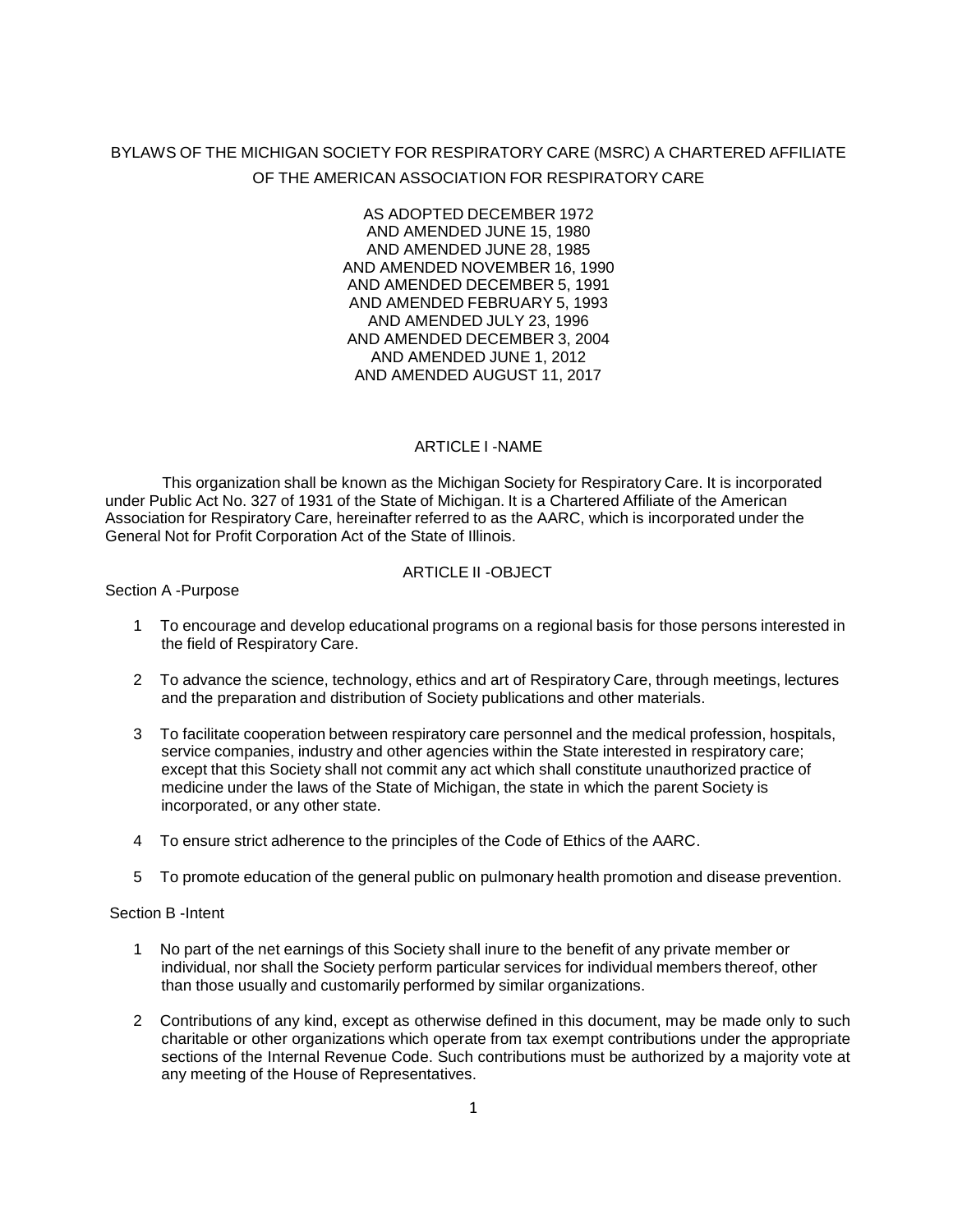# ARTICLE III -MEMBERSHIP

The MSRC has the authority to assess annual dues.

#### Section A -Classification

The membership of this Association shall include the following classes: Active Member, Associate Member, Student Member, Life Member, and Honorary Member. The area included within the boundaries of this Society shall be the boundaries of the State of Michigan.

#### Section B -Active Member

criteria An individual is eligible to be an Active Member of the MSRC if the member meets the following

- 1. Is currently an Active or Life Member of the AARC.
- 2. Resides or works in the state of Michigan or has designated Michigan as their affiliate of choice to the AARC,
- 3. AND meets one of the following criteria:
	- a. Currently licensed by the State of Michigan as a respiratory therapist, OR
	- b. Holds a credential issued by the National Board for Respiratory Care, Inc. or its successors

Active members in good standing shall be entitled to all the rights and privileges of membership of the Society including: the rights to hold office, be a committee chair, and vote.

#### Section C -Associate Member

An individual will be classified as an Associate Member of the MSRC if the member wishes to be a member of the MSRC but does not qualify for Active Membership. Associate Members shall have all the rights and privileges of the Society except they shall not be entitled to hold office, vote, or serve as a chair of any standing committee of the Society.

This Membership classification would include, but is not limited to,

- 1 an individual who has the qualifications for Active Membership in the AARC but is not currently a member;
- 2 an individual who qualifies, but not necessarily is, an Associate Member of the AARC.

#### Section D -Student Member

An individual will be classified as a Student Member of the MSRC if the member is enrolled in a CoARC (Commission on Accreditation for Respiratory Care) accredited educational program in respiratory care or in a an educational program in respiratory care in the process of seeking CoARC (Committee on Accreditation of Respiratory Care) accreditation. Student Members shall have all the rights and privileges of the Society except they shall not be entitled to hold office, vote, or serve as a chair of any standing committee of the Society.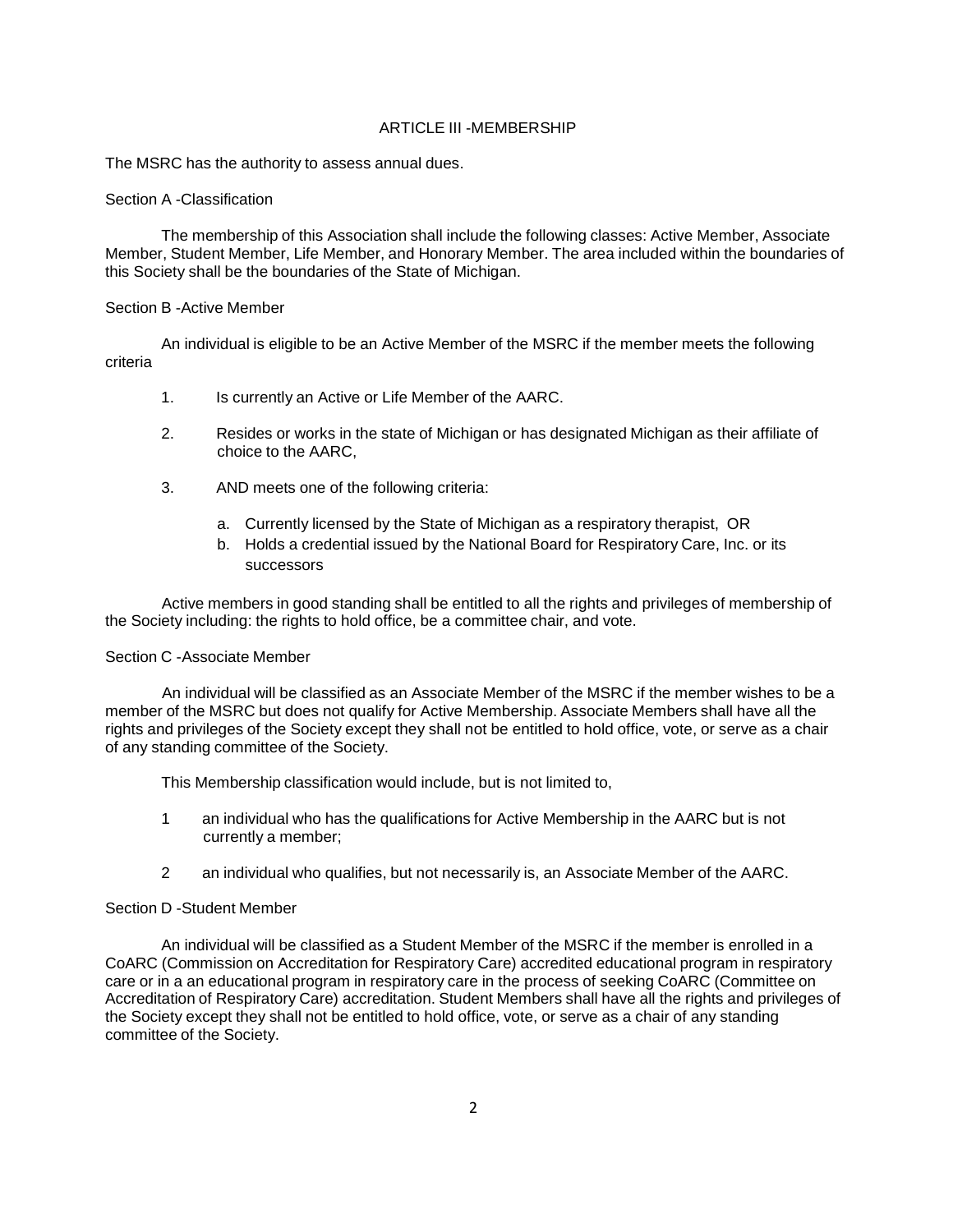# Section E -Life Member

- 1. Life Members shall be members who have rendered outstanding service to the MSRC or the AARC. Life membership may be conferred by a majority affirmative vote of the House of Representatives.
- 2. Life members of the AARC will automatically have life membership conferred upon them as long as they meet the following criteria:
	- a. Reside or work in the state of Michigan or have designated Michigan as their affiliate of choice to the AARC,
	- b. AND meet one of the following criteria:
		- 1) Currently licensed by the State of Michigan as a respiratory therapist, OR
		- 2) Hold a credential issued by the National Board for Respiratory Care, Inc. or its successors
- 3. Life Members who are also Active Members of the AARC or those members that are Life Members because they are AARC Life Members shall have all the rights and privileges of membership of the Society, including the right to hold office, serve as committee chair, and vote. Life Members shall be exempt from the payment of any dues.

### Section F -Honorary Member

Honorary Members shall be individuals who have rendered distinguished service to the field of Respiratory Care. Honorary membership may be conferred by a majority affirmative vote of the House of Representatives. Honorary members shall have all the rights and privileges of membership of the Society, except that they shall not be entitled to hold office, serve as committee chair, and vote. Honorary Members shall be exempt from the payment of dues for a period as determined by the House of Representatives.

### Section G -Application for Membership

- 1 An applicant for membership shall submit a completed official application to the MSRC office. The MSRC office staff will follow the Membership Application Process as outlined in the MSRC policy and procedure manual.
- 2. Annual Registration, Dues, and Assessments
	- a. Each member who attains Society membership may renew membership in the Society by demonstrating continuing eligibility for such.
	- b. Annual dues, or special assessments for the members of the Society, as well as policies and procedures regarding payment of such, are established by the MSRC House of Representatives.
	- c. A requirement for maintaining good standing in each membership category is to be current with any dues and assessments required by the MSRC membership policy.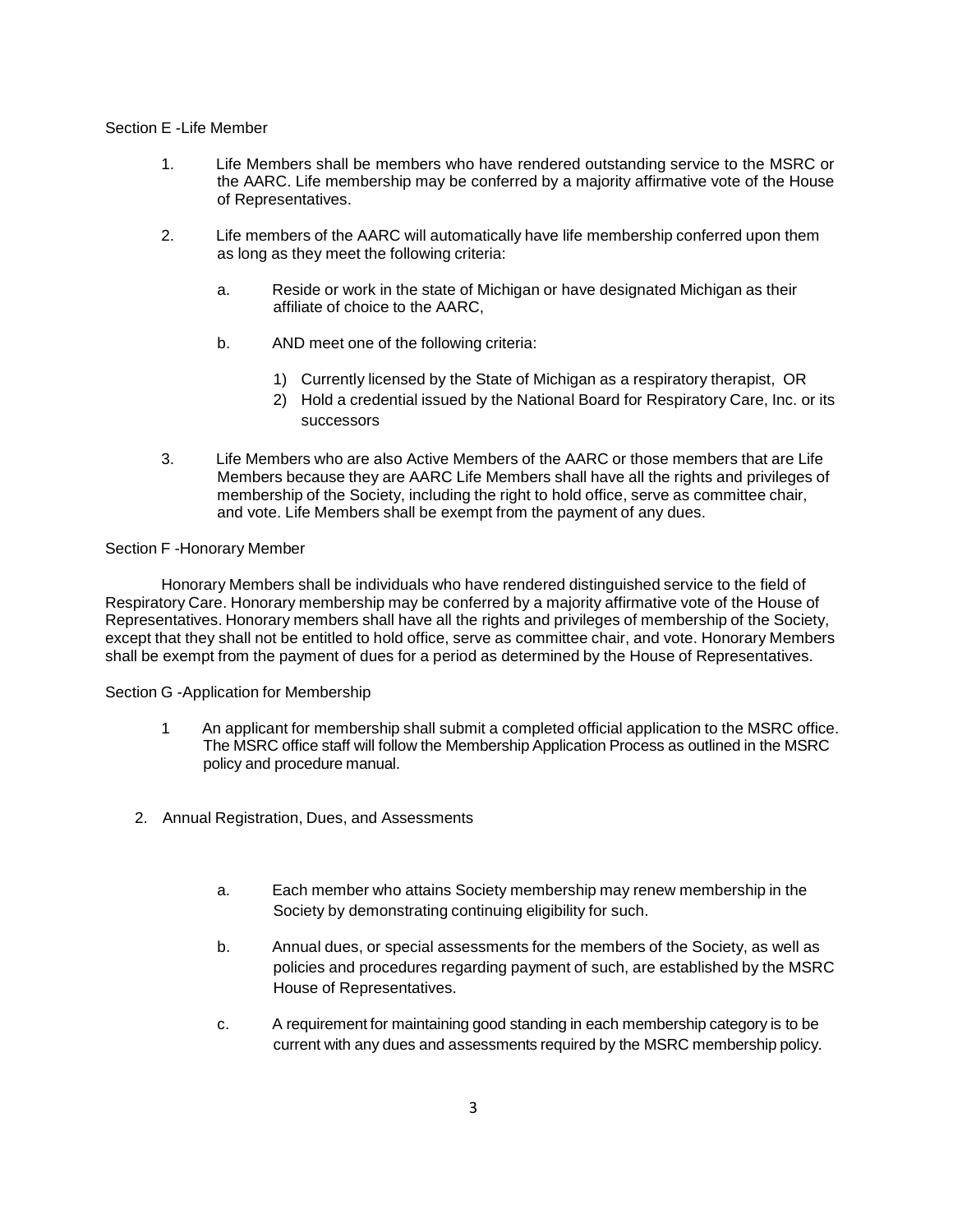#### Section H Membership Renewal

Membership Renewal will follow the policies as outlined in the MSRC Policy and Procedure Manual.

#### Section I -Membership Specialty Sections

Specialty Sections representing particular areas of interest within respiratory care shall be made available to all MSRC members. Specialty sections may be added or deleted by a majority vote of the House of Representatives.

#### Section J -Dues and Assessments

The amount for dues and dues cycle for each category of membership shall be recommended by the MSRC membership committee and follow the policies as outlined in the MSRC Policy and Procedure Manual. Changes in these policies require approval by the House of Representatives

### Section K -Suspension or Expulsion from Membership

If the conduct of any Active member shall appear, by the report of the Society's or AARC's Judicial Committee, to be in willful violation of the Bylaws, or standing rules of this Society or that of the AARC, or prejudicial to this Society's interest as defined in the AARC's Code of Ethics, the individual's name will be submitted to the AARC Judicial Committee for further action. If the conduct of any Associate, Student, Life or Honorary member shall appear, by the report of the Society's or AARC's Judicial Committee, to be in willful violation of the Bylaws, or standing rules of this Society or that of the AARC, or prejudicial to this Society's interest as defined in the AARC's Code of Ethics, the House of Representatives may, by twothirds (2/3) vote of its entire membership, suspend or expel such a member. A motion to reconsider the suspension or expulsion of a member may be made at the next regular meeting of the House of Representatives. All such suspension or expulsion actions shall be reported immediately to the AARC Judicial Committee.

# ARTICLE IV -OFFICERS

Section A -Officers

The officers shall be President, President-Elect, Immediate Past President, Treasurer, Secretary, and AARC Delegates. The officers of this Society shall be members at large of the House of Representatives with full voting privileges.

#### Section B -Nominations and Election of Officers

1. The tabulation of all ballots and election of all officers and Medical Advisors shall be done as outlined in the MSRC Policy and procedure manual

#### Section C -Term of Office

The term of office shall begin January 1 of the fiscal year following the election. The incumbent officers shall remain in office until such date and until their respective successors assume office.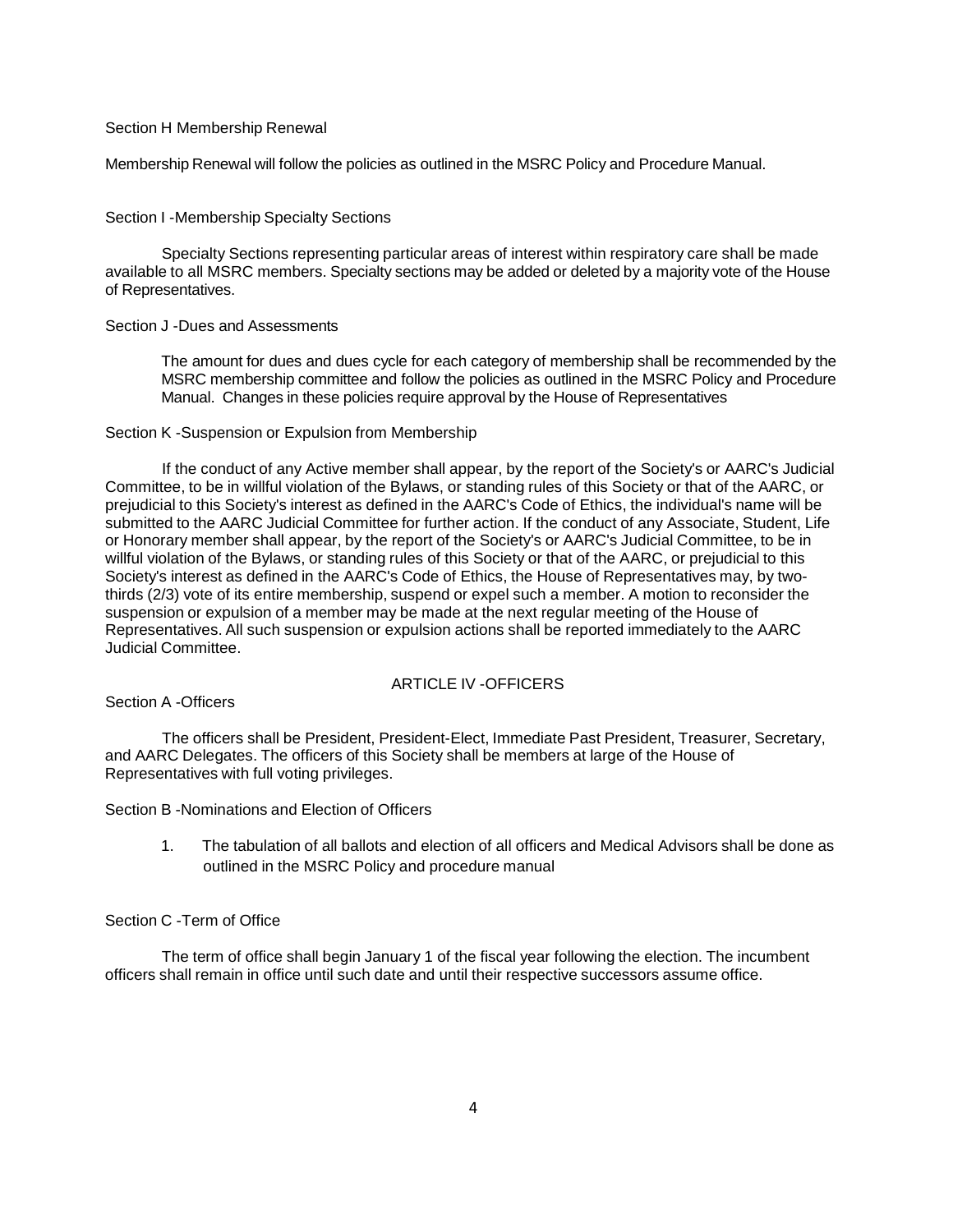### Section D -Succession

No officer may serve more than two (2) consecutive terms in the same office. The President, President-Elect, and Past President shall not consecutively serve more than one (1) term in the same office.

#### Section E -Duties of Officers

- 1 President -The President shall be the Chief Executive Officer of the Society; shall serve as Speaker of the House of Representatives; preside at all general Society meetings; appoint chairs of all standing committees subject to House approval; be an ex-officio member of all committees except the Nominations and Elections Committee; present an annual report to the House and general membership; direct and administer the business of the Society as its Chief Executive Officer; The term of office shall be as outlined in the MSRC Policy and Procedure Manual.
- 2 President-Elect -The President-Elect shall become the President pro tem and shall assume the duties of the President in the event of the President's absence, resignation or disability; be an ex-officio member of all Committees; the term of office shall be as outlined in the MSRC Policy and Procedure Manual after which President-Elect will assume the responsibilities and duties of the President as described in Article IV, Section E, Subsection 1 of these MSRC Bylaws.
- 3 Immediate Past President -The Immediate Past President shall serve a term as outlined in the MSRC Policy and Procedure Manual immediately following the term as President and shall carry out duties as directed by the House of Representatives.
- 4 Treasurer -The Treasurer shall account for the monies of the Society and disburse funds in accordance with the budget approved by the House of Representatives; be responsible for the continuing record of all income and disbursements; prepare and submit in writing, an annual report of the finances of the Society for the preceding year to the House of Representatives within thirty (30) days of the end of fiscal year; be an ex-officio member of the Budget Committee. The term of office shall be as outlined in the MSRC Policy and Procedure Manual.
- 5 Secretary -The Secretary shall keep the minutes of the meetings of House of Representatives; attest to the signatures of the officers of this Society and, in general, perform all duties assigned by the President; submit a copy of the minutes of every meeting of the House and other business of the Society to the members of the House and the Director of Membership Services of the AARC within ten (10) days following the meeting. The term of office shall be as outlined in the MSRC Policy and Procedure Manual.
- 6 AARC Delegates -The Delegates shall represent the MSRC in the AARC House Delegates according to the instructions given to them by a quorum of the House of Representatives of the MSRC; shall attend all meetings of the MSRC House of Representatives; and will perform other duties as assigned by the MSRC House of Representatives. The terms of office of the AARC Delegate shall be four years with one delegate being elected every two years.
- 7 In addition to the foregoing specific duties, the duties of the officers shall be such as stated in Robert's Rules of Order Newly Revised except when in conflict with the Bylaws of the AARC or MSRC.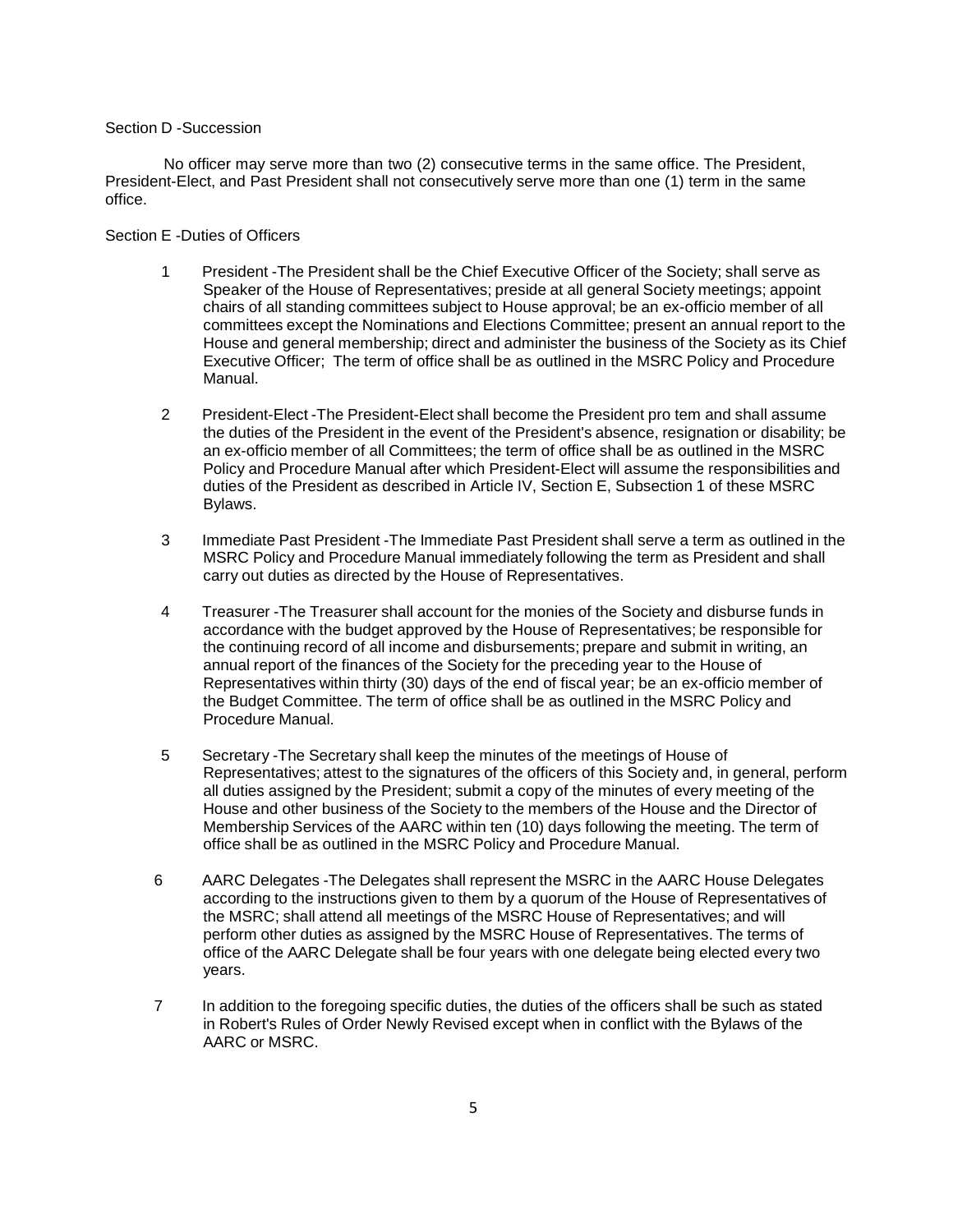# Section F -Vacancies in Office

The House of Representatives shall fill any vacancy that occurs in an officer's position for the unexpired term of said vacancy, unless a specified provision is made in these Bylaws in such an event. Vacancies may occur due to resignation, assumed resignation, impeachment, or other reasons. Details on filling officer position vacancies can be found in the MSRC Policy and Procedure Manual.

# ARTICLE V -HOUSE OF REPRESENTATIVES

### Section A -Composition and Power

- 1. The government of this Society shall be vested in the House of Representatives. The president shall serve as Speaker of the House of Representatives. The House Rules shall govern the organization and operation of the House of Representatives, provided they are not in conflict with these Bylaws or with the Bylaws of the AARC.
- 2. The Number of House of Representative districts and boundaries of each House of Representative district shall be determined by the House of Representatives.
	- a. Additional districts or changes in boundaries of existing districts may be established on petition of Active MSRC Members within affected areas and as approved the House of Representatives. Districts may be combined and the total number of districts reduced on petition of Active MSRC Members within affected areas and as approved by the House of Representatives.

Section B -Nomination and Election of Representatives

- 1. The tabulation of all ballots and election of all Representatives shall be done as outlined in the MSRC Policy and Procedure manual
- Section C –Representation ratio and Term of Office
	- 1. The requirements for the ratio of representatives per member in each district, numbers of alternates, and term of office is outlined in the MSRC policy and procedure manual.

# Section D -Duties

1. Duties of Representatives and Alternate Representatives shall be to represent their constituency to the best of their ability. Alternate representatives shall have full voting privileges in the absence of the elected Representatives. If an elected district representative is also an elected Membership Section Chair, the alternate district representative will assume voting privileges if present.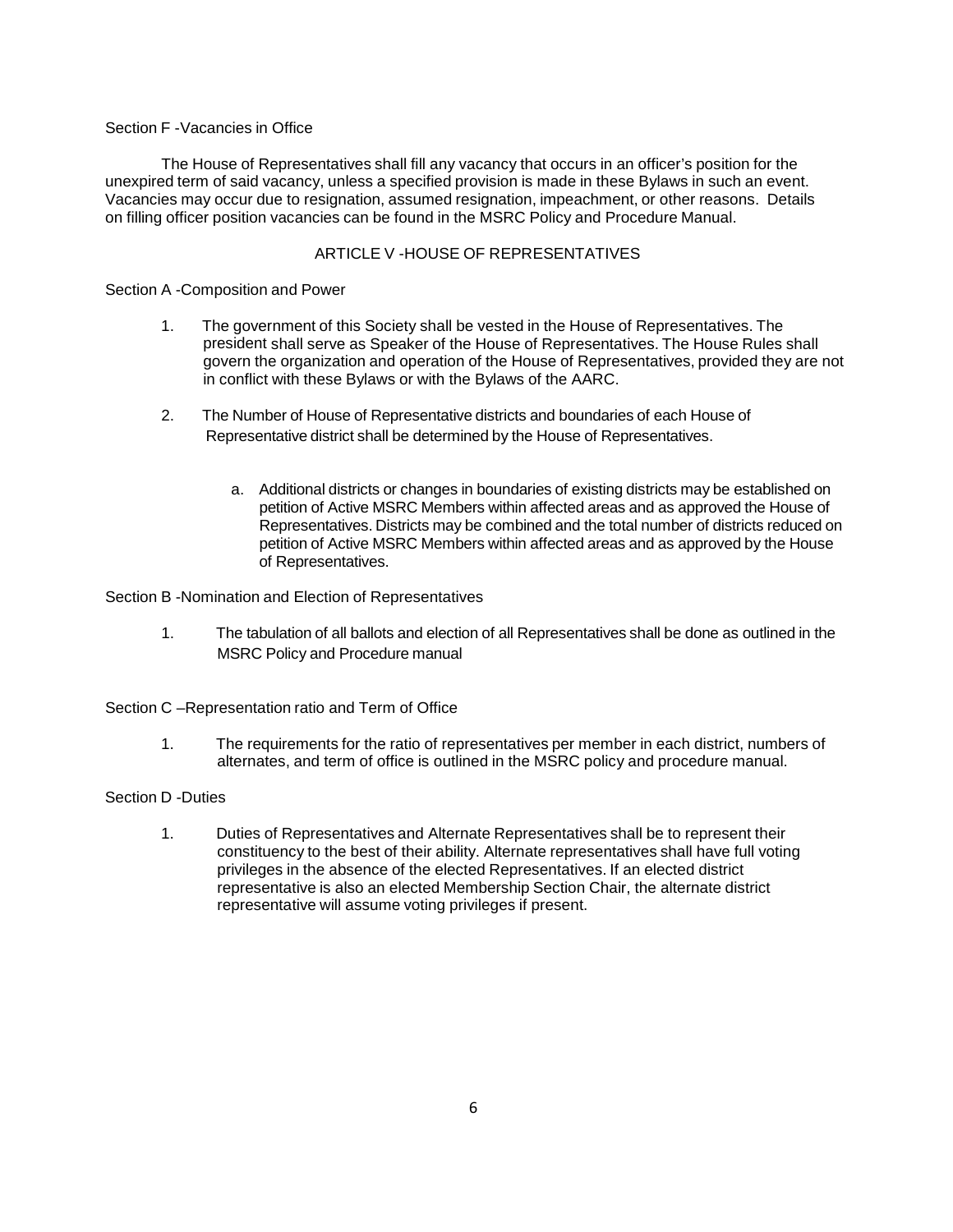### Section E -Membership Section Representation

- 1 Each Membership Section Chair shall be a member at large of the House of Representatives with full voting privileges.
- 2 The Chair-elect shall be elected by the Active MSRC Members of the individual sections and shall serve a two-year term as Chair-elect and a two-year term as Chair.
- 3 If the Chair is not present at any House of Representatives meeting, the Chair-elect if present, will assume voting privileges.

### Section F -Medical Advisors

- 1 There shall be at least two (2) Medical Advisors elected each election year for a term of one year, the exact number to be determined annually by the House of Representatives.
- 2 The Medical Advisors shall have only such powers as are granted to them in these Bylaws.
- 3 A Medical Advisor should attend the meetings of the House of Representatives as a nonvoting member.

Section G - Vacancies in the House of Delegates.

Any vacancy that occurs in a House member's position shall be filled by appointment by the President with approval of a majority of the House of Representatives for the unexpired term of said vacancy. Vacancies may occur due to resignation, assumed resignation, impeachment, or other reasons. Details on filling a vacancy in the House of Representatives can be found in the MSRC Policy and Procedure Manual.

# ARTICLE VI -MEETINGS

Section A -Regular Meetings

1. The House of Representatives shall meet on a regular schedule as approved by the House of Representatives. Details on the meeting schedule can be found in the MSRC Policy and Procedure Manual

### Section B -Special Meetings

1. Additional meetings of the House of Representatives may be called by the President or at the request of a majority of the total membership of that body.

### Section C -Annual Business Meetings

- 1 Not less than sixty (60) days prior to the Annual Business Meeting, written notice of the time and place of Meeting shall be sent to all members of the Society.
- 2 The purpose of this meeting is to report to the general membership the activities of the MSRC government.

# Section D -Quorums

1. Quorum at a regularly called meeting is 12 voting members of whom 3 are officers as listed in Article IV, Section A of these bylaws. Any Specially Called Meetings requires 50% of those eligible (by the Bylaws) to vote be present.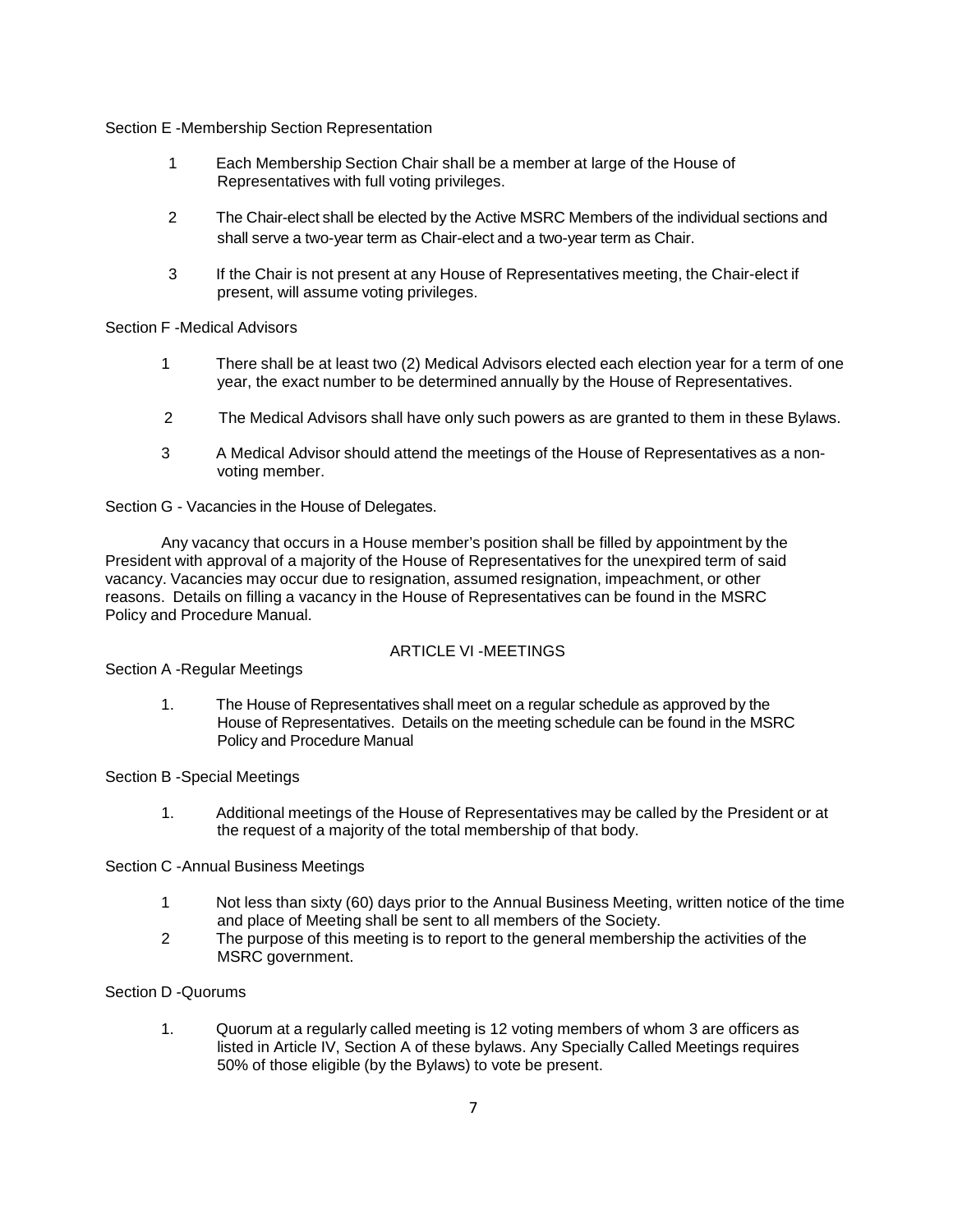# ARTICLE VII -COMMITTEES

Section A –Permanent Standing Committees

The following are Permanent Standing Committees and shall not be changed without a change in Bylaws

- a. Audit Committee
- b. Bylaws and House Rules Committee
- c. Professional Development Committee
- d. Industrial Relations Committee
- e. Judicial Committee
- f. Legislative Committee
- g. Membership Committee
- h. Nominations and Elections Committee
- i. Program Committee

The Chair of each of these Standing Committees shall be appointed by the President, with House approval by simple majority vote, to serve a term one (1) year. All Chairs must be Active members of the Society. They need not be members of the House of Representatives. Duties and composition of each of the Permanent Standing committees are as follows:

- 1. Audit Committee
	- a. The Committee shall be composed of at least three members whose duty it shall be to ensure, by at least quarterly review of the accounts, that the Treasurer does not exceed the budget in any account, without approval of the House of Representatives.
- 2. Bylaws and House Rules Committee
	- a. The Committee shall be composed of the Clerk Parliamentarian (as defined in the Standing Rules of Order) and three other individuals whose duty it shall be to review and properly prepare all proposed amendments to these Bylaws and House Rules.
- 3. Professional Development Committee
	- a. The Committee shall be composed of at least three individuals whose duty it shall be to design and plan the educational activities of the Society. In addition the Committee shall administer funds designated for education and research, and for procuring and maintaining educational materials for the MSRC.
- 4. Industrial Relations Committee
	- a. The Committee shall be composed of at least three members, with the Program Committee Chairperson acting as an ex-officio member. The duty of the committee shall be to solicit exhibit hall booth sales, sponsorships and outside support funding for the Annual MSRC Convention and other programs and activities in conjunction with the President and respective chairpersons of committees and membership sections. The Committee will also coordinate exhibit hall set-up and operation, ensuring compliance with appropriate regulations.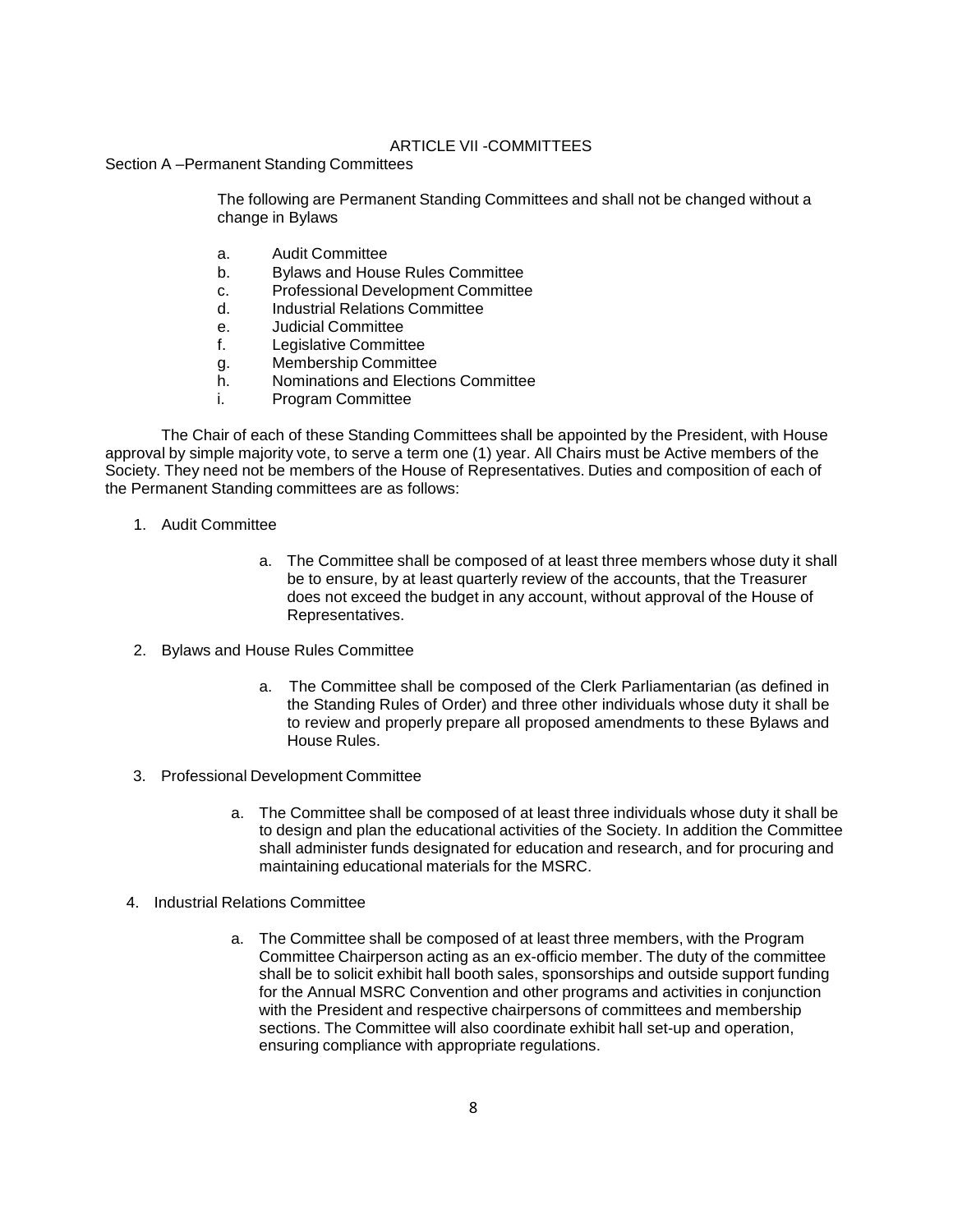- 5. Judicial Committee
	- a. The Committee shall be composed of three members. The Committee shall have the duty of reviewing formal, written complaints against any individual charged with any violation of the Society's Bylaws, AARC Code of Ethics, or otherwise with any conduct deemed detrimental to the Society or the AARC and any written requests for impeachment. All complaints regarding MSRC Active or Life Members are to be directed to the AARC Judicial Committee for resolution. All complaints regarding all other MSRC members are to be handled by the MSRC Judicial Committee.
	- b. If the Committee determines that the complaint justifies an investigation, a written copy of the charges shall be prepared with benefit of legal counsel if deemed advisable. A statement of charges shall then be served upon the member and an opportunity given that member to be heard before the Committee.
	- c. After careful review of the results of the hearing conducted with benefit of legal counsel, when the Chairperson of the committee deems counsel to be necessary or desirable, the Committee may, by two-thirds (2/3) vote of its entire membership, recommend expulsion to the MSRC House of Representatives. Counsel shall be retained only to advise the MSRC and not for purpose of representing the individual whose membership is being reviewed.
- 6. Legislative Committee
	- a. The Committee will be composed of three members and shall have the duty of concerning itself with legislation and government regulations pertaining to health care or the profession of respiratory care. The Committee shall participate with State government agencies as needed and prepare statements of the Society's position with regard to legislation or regulations subject to approval of the House of Representatives.
- 7. Membership Committee
	- a. The Committee shall be composed of at least three members whose duty it shall be to monitor a roster of members, bill and collect dues and forward monies to the Treasurer. They shall issue certificates of membership annually.
- 8. Nominations and Elections Committee
	- a. The Committee shall be composed of at least three members whose duty it shall be to present each year the slate of nominees to the House of Representatives at least ninety (90) days prior to the election. The Committee will sent ballots to all eligible members of the MSRC and/or AARC as described in Article IV, Section B and Article V, Section B of these Bylaws. The Committee will further tabulate ballots and announce Election Results as noted in Article IV, Section B and Article V, Section B of these Bylaws.
- 9. Program Committee
	- a. The Committee shall be composed of at least five members whose duty it shall be to plan, implement and coordinate the Annual Society Educational Program.

The House of Representatives may create, combine, or disband non-permanent standing committees as necessary to manage the society's business. Approval to create, combine or disband a non-permanent standing committee requires a 2/3 majority vote of the House of Representatives. Non-permanent Standing Committee are committees that generally are expected to continue for a period of several years. The list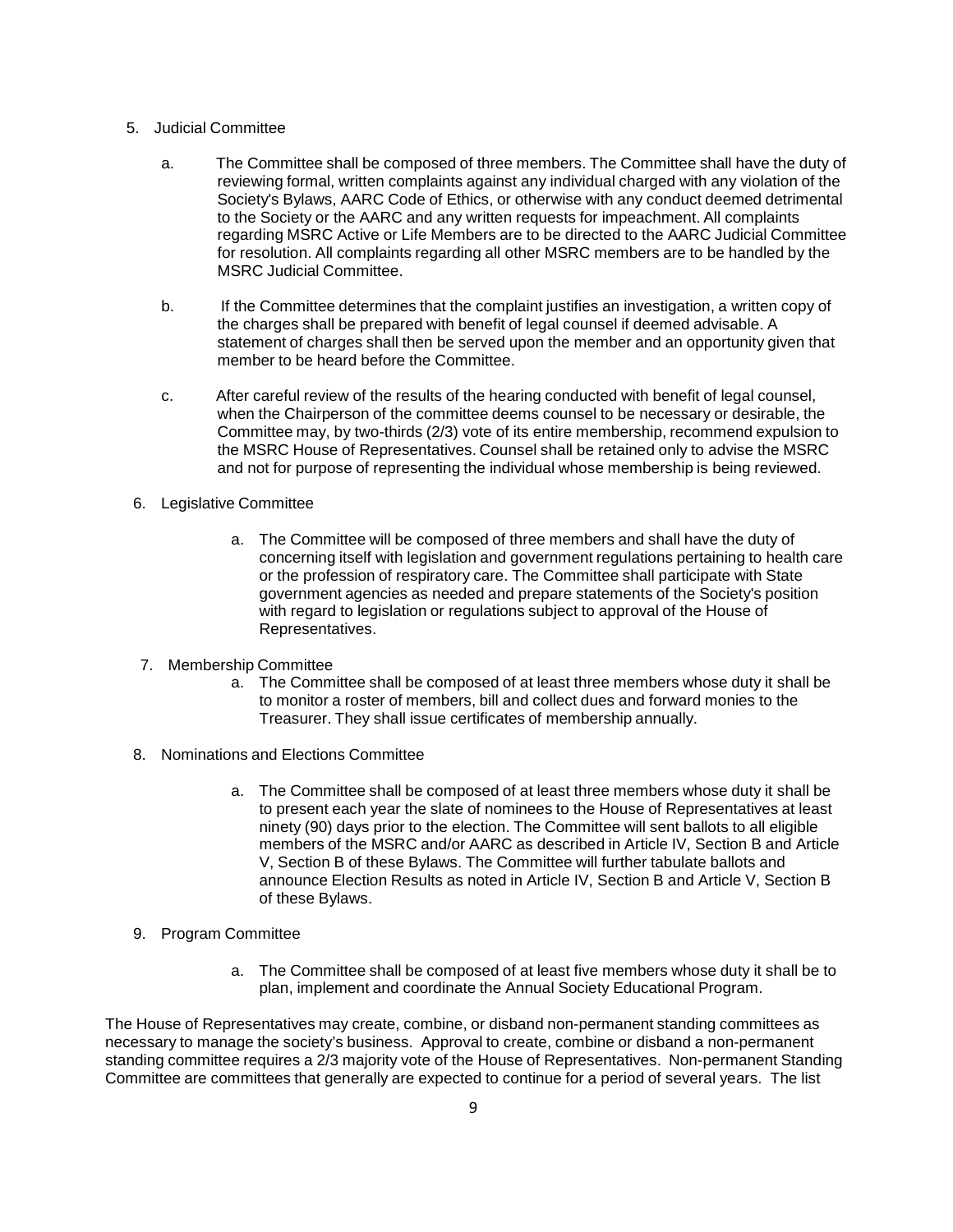Duties and composition of non-permanent standing committees can be found in the policy and procedure manual.

- 10. Other special committees may be created and/or chairs appointed by the President with House of Representatives approval. Duties of these committees will be as designated by the President. Other Permanent standing committees may be created by revision of these Bylaws.
- 11. All committee members must be MSRC members (Active, Associate, Affiliate or Student).

#### Section B -Membership Sections

Membership sections shall be established or dissolved by approval of two-thirds of the MSRC House of Representatives present and voting at any regular or specially called meeting. The Chair shall be nominated and elected by those MSRC members who have designated themselves members of the respective Membership Sections. The Chair of these sections shall be Active Members of the MSRC and members-at-large of the House of Representatives with full privileges.

Chairs of these Membership sections shall submit a written report to the President and Secretary prior to each meeting of the House of Representatives. Each membership section requiring operating expenses shall submit a budget for the fiscal year to the Budget and Audit Committee.

# ARTICLE VIII -PARLIAMENTARY AUTHORITY

The rules contained in the current edition of Robert's Rules of Order Newly Revised shall govern the Society in all cases to which they are applicable and in which they are not inconsistent with these bylaws, the bylaws of the AARC and any special rules of order the Society may adopt.

### ARTICLE IX –Type of Policies

The MSRC has the following types of policies.

- 1. Governance and House Rules
	- A. These policies are policies that had historically been in the Michigan Society for Respiratory Care (MSRC) bylaws and/or described the composition of the House of Delegates, voting functions and other MSRC governance issues.
	- B. Since these Governance and House Rules policies had been the historical foundation for the organization, changes in these governance functions should be considered carefully. These Governance and House Rules policies may be amended at any regular or specially called meeting of the MSRC House of Representatives, by approval of two-thirds of those members present and voting. The two-thirds affirmative vote must be repeated at a separate meeting held at least 30 days after the first, provided that prior notice of all proposed changes to all members of the Society has been made.
- 2. Operational Policies and Procedures. These policies describe the roles and functions of MSRC committees and the volunteers that serve on these committees. Changes in these policies will require simple majority vote of the MSRC House of Representatives.